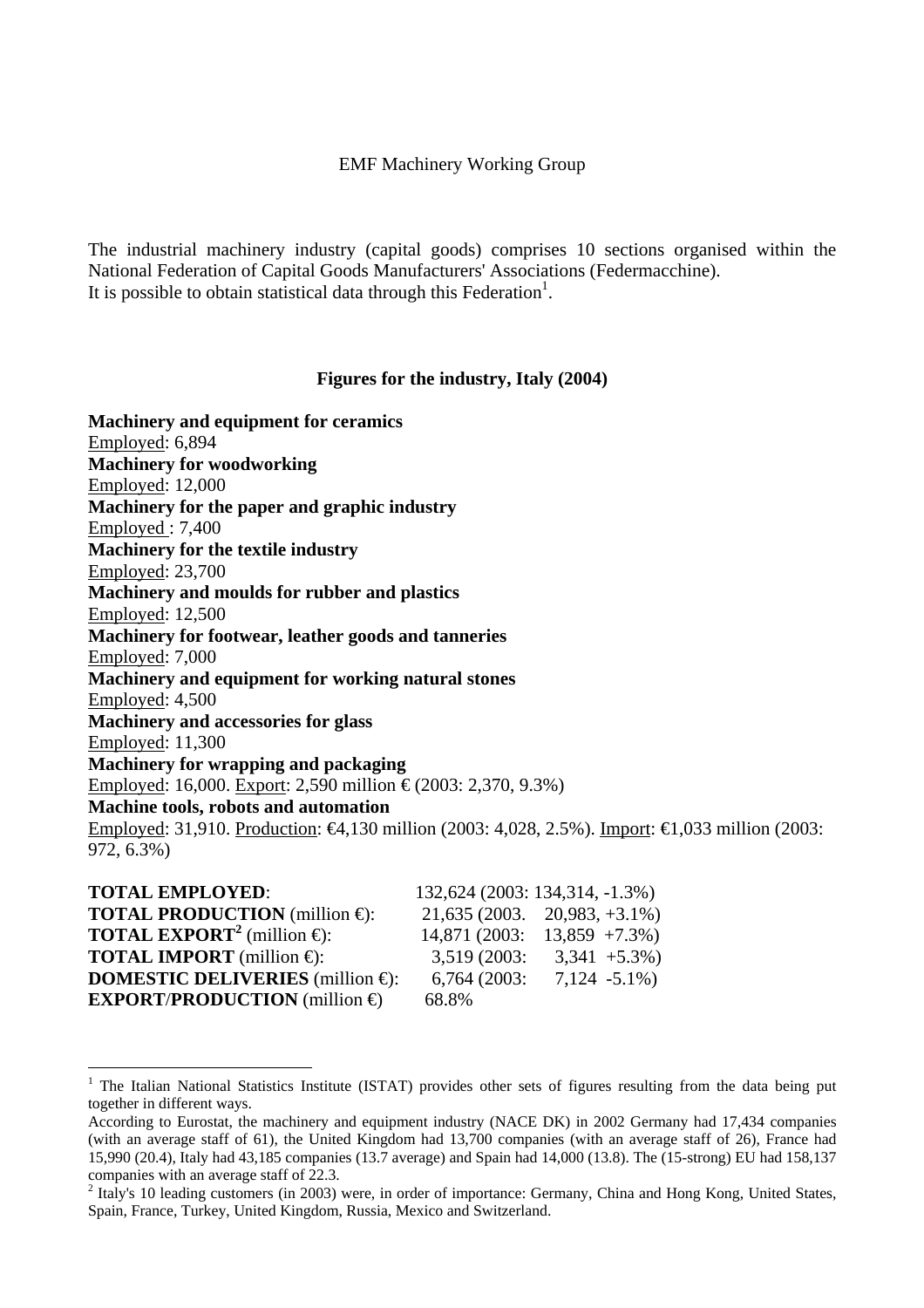The most representative sector of the industry is the machine tool sector<sup>[3](#page-1-0)</sup>. Below is a chart showing comparative manufacturing output in Europe.

# **Production of Machine Tools in 15-member Europe (in millions of €) and number of companies per country**

|                               | Production                                       | Number of companies  |
|-------------------------------|--------------------------------------------------|----------------------|
| Germany<br>Italy <sup>4</sup> | $6,900$ $(41.9\%)$<br>3,695 <sup>5</sup> (22.4%) | 320<br>450           |
| Switzerland                   | 1,959 (11.9%)                                    | 91                   |
| Spain<br><b>UK</b>            | 837 (5.1%)<br>737 (4.8%)                         | 120<br>90            |
| 695<br>France                 | $(4.4\%)$                                        | 120                  |
| <b>Total EU-15:</b> 16,460    |                                                  | 1,474 (Total CECIMO) |

*Source*: CECIMO 2004. The figures for the number of companies refer to 2002

To wind up this statistical overview, here are some figures for the industry worldwide:

## **Worldwide machine tool production (2002), figures supplied by CECIMO**

| CECIMO (15) 17,512 |       | 52.6% |
|--------------------|-------|-------|
| Japan              | 6,743 | 20.3% |
| China              | 3,198 | 9.6%  |
| <b>USA</b>         | 2,023 | 6.1%  |
| Taiwan             | 1,854 | 5.6%  |
| South Korea        | 881   | 2.6%  |
| Canada             | 361   | 1.1%  |
| <b>Brazil</b>      | 332   | 1.0%  |

 $\overline{a}$ 

The trade balance between Italy and the rest of the world is positive: 1,962,412 (thousands of  $\oplus$ ) for exports, 867,663 for import. The countries where imports outweigh exports include: South Korea, Japan and Switzerland; while for Germany the two figures are almost equal: 248,212 for exports and 240,542 for imports.

<span id="page-1-0"></span><sup>&</sup>lt;sup>3</sup> The machine tool industry is represented at the European level by CECIMO (European Committee for Cooperation of the Machine Tool Industries).

<span id="page-1-1"></span><sup>&</sup>lt;sup>4</sup> The capital goods industry taken as a whole accounts for the following percentages of overall industrial output in Europe: 1.9% in Italy; 3.2% in Germany; 1.0% in France; and 0.9% in the United Kingdom. The figure stands at 9.0% for the EU as a whole.

<span id="page-1-2"></span> $<sup>5</sup>$  There is quite clearly a significant difference between the figure from a European source and the figure from an Italian</sup> source. But what we are most interested in doing here is highlighting the graded list of countries.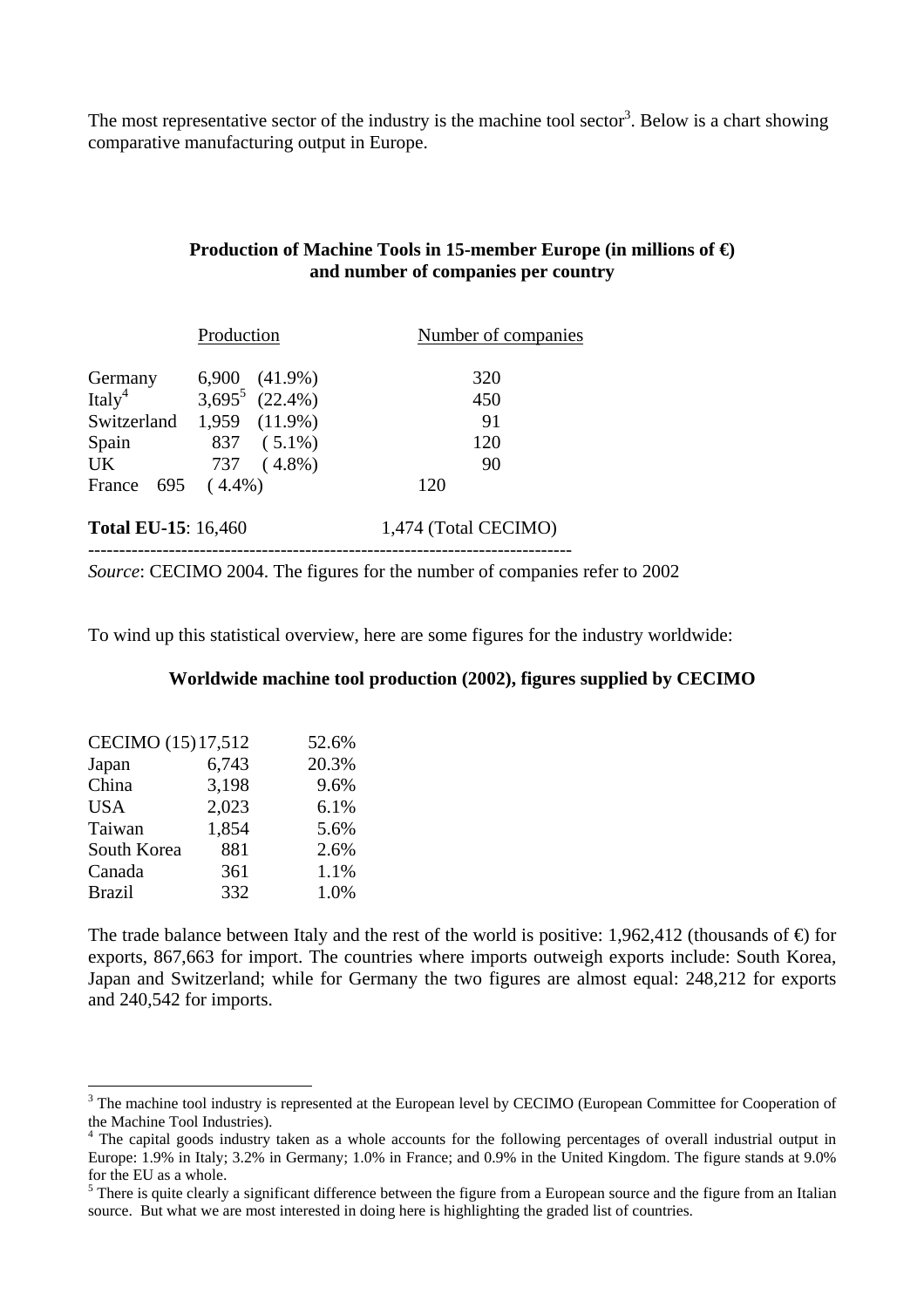We should also note that fully four Asian countries occupy important places in a list of the top 11 countries importing Italian-manufactured machine tools for the period running from January to July 2005: Japan (2nd), South Korea (6th), Taiwan (7th) and China (11th).

Italian exports: List of countries in order of importance: 1) Germany (11.6%); 2) Spain (8.6%); 3) France (8.4%); 4) United States; 5) China (8.0%).

# Machine tools in Italy: the first 9 months of 2005

The sector continues to suffer from the climate of uncertainty affecting the Italian economy and, in particular, from a stagnating domestic market. Deliveries are positive again thanks to the export market more than anything else.

Use of manufacturing capability has risen, albeit only slightly, and there has also been a slight increase in the order books.

There are once again more optimists than pessimists among the manufacturers.

After this general overview, we can now attempt to paint a picture of the Italian machinery industry taking a fresh look at the figures illustrated above.

Production in the sector picked up in 2004, compared to 2003. Exports began to grow once again (up 5.1%). The figure for domestic deliveries was still negative (down 7.5%). Growth in turnover was insufficient to impart a fresh boost to employment. (down 1.3% in 2004, compared to 2003).

Output from the over 2,200 companies in the 10 sectors that make up the capital goods industry is now worth some  $E1.2$  billion overall (1.6% of GDP).

Sales of machinery abroad account for 4% of Italy's overall exports.

Export trend. As pointed out above, exports in the 10 industries listed account for 68.8% overall, with significant differences between one sector and the other.

The figures range from  $48.8\%$  for machine tools<sup>[6](#page-2-0)</sup> to 59% for machinery and moulds for rubber and plastics, 75% for machinery and accessories for glass, 77% for machinery for the textile industry, 85% for machinery for woodworking and 85.2% for machinery for wrapping and packaging.

The overall trade balance in the industry was some  $\epsilon$ 1.2 billion on the positive side. To fully appreciate the importance of this figure, we need to remember that the overall trade balance for Italian goods in 2004 was some €1.5 billion in the red (the other sector that closed in the black was Soft Furnishings and Apparel).

Export markets in 2003

34% Italy 26% Western Europe 11.2% Other European markets 11.1% North, Central, and South America 11.2% Asia 5.7% Africa and the Middle East 0.8% Oceania

Exports rose in 2004, compared to 2003, in all the regions described except for the Americas (the trend in the United States was flat, while there was a sharp drop in Mexico, Venezuela and Brazil; Argentina fared a lot better) and Asia.

<span id="page-2-0"></span><sup>&</sup>lt;sup>6</sup> The figure for the machine tool sector is not due to the weakness of Italy's industry (which still ranks third in the world in terms of both production and export). Rather, it is due to the fact that some of its main customers are precisely other machine-tool manufacturing countries. Indeed Italy is one of the leading markets in the world for machine tools, precisely because of its major specialisation in the mechanical industry.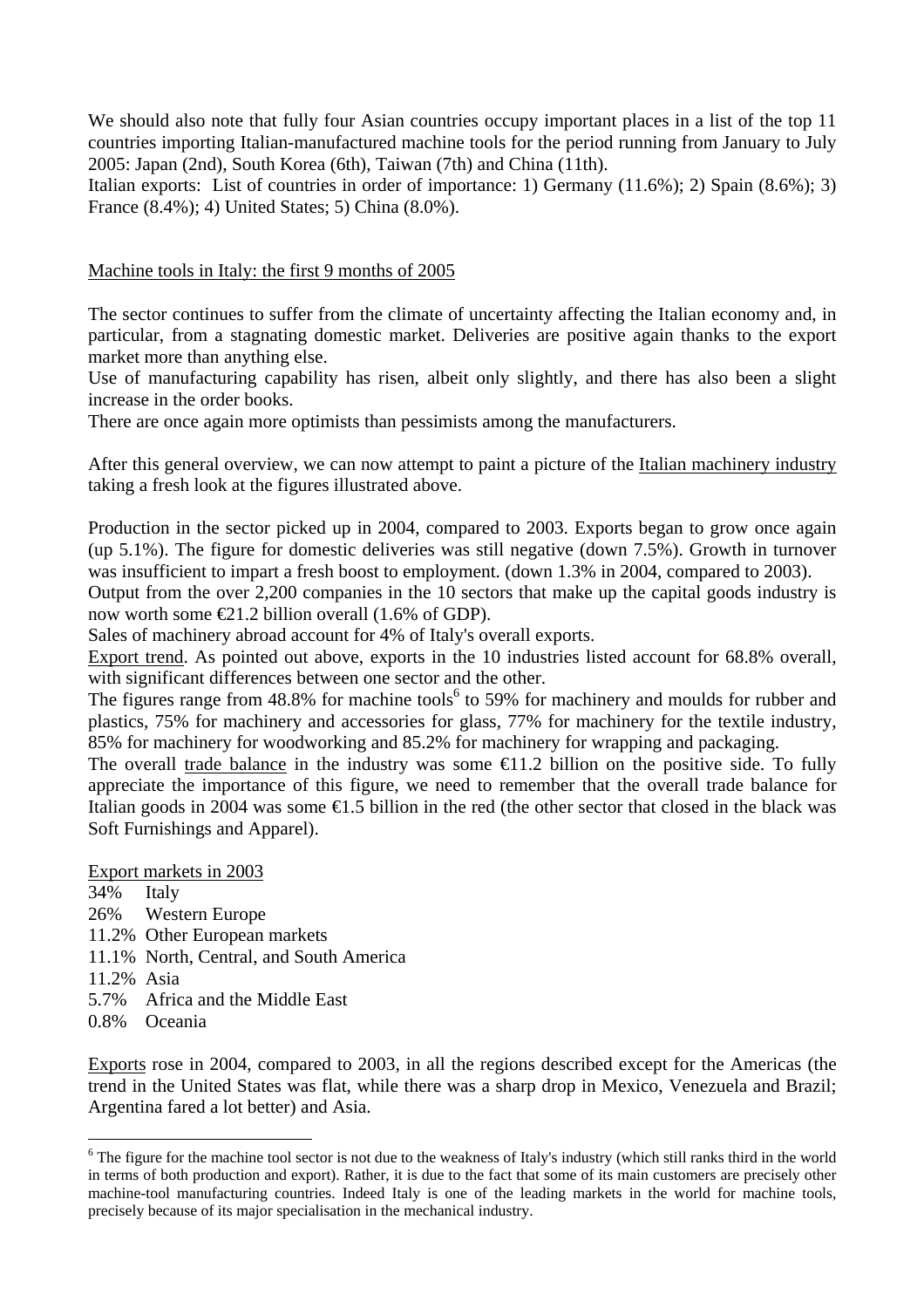Moderate recovery was seen in western Europe in 2004 over 2003.

Exports to central and eastern Europe went well.

Exports to Asia were unsatisfactory both in 2003 and in 2004 (although the figure for India was good).

The future of Italy's machinery industry will depend on its ability to maintain a sufficiently advanced technological level to allow it not to have to compete directly with developing countries, basing its competitiveness on the quality factor instead.

### Structural characteristics

## **Breakdown by size**

|                | By staff | By turnover |
|----------------|----------|-------------|
| Micro company  | 17.3%    | 27.2%       |
| Small company  | $46.5\%$ | 47.3%       |
| Medium company | 30.4%    | 22.3%       |
| Large company  | 5.8%     | 3.2%        |

NB: The criteria laid down by the EU for classifying companies are: for turnover, 2, 10, 50 million euro; for staff, 10, 50, 250 employees.

Over 50% of the companies are small in terms of both turnover and staff.

The company format is consistent with the size of the businesses. Only 36% of them are joint stock companies, while 54% are limited liability companies, and 10% are partnerships.

To all intents and purposes, five regions are concerned by the presence of these companies: Lombardy (41.6%), Emilia Romagna (19.1%), Veneto (14.1%), Piedmont (9.5%) and Tuscany.

The order of these companies changes if the number of employees and turnover are the parameters used.

### The machine industry in Italy and in the leading European countries

The machine tool industry is one of the strengths of Italy's industrial system. Italy occupies third place (with 14.2%) on the European manufacturing scene after Germany (with 25.3%) and France (with 17.1%). If we narrow that down to the machinery industry alone, Germany's quota rises to 35.5% and Italy is in second place with 19.6%, leaving France and the United Kingdom trailing behind with less than 12%.

The picture changes if we look at the number of businesses. Italy alone accounts for some 27% of the companies in Europe, while Germany trails behind in second place with 11%.

### Growth

International integration has leapt forward in recent years. Italian companies, especially small and medium-sized businesses with a strong inclination for export, have opened up to new markets. Italian companies' competitive edge is based on the rapid introduction of innovative technology available on the market (incremental innovation) and, above all, on the search for solutions capable of allowing maximum flexibility to meet specific user needs.

These characteristic traits have allowed Italian companies to compete with their traditional German and Japanese competitors in the past.

Today, though, market globalisation has considerably narrowed the technological gap that exists between Italian companies and their new competitors.